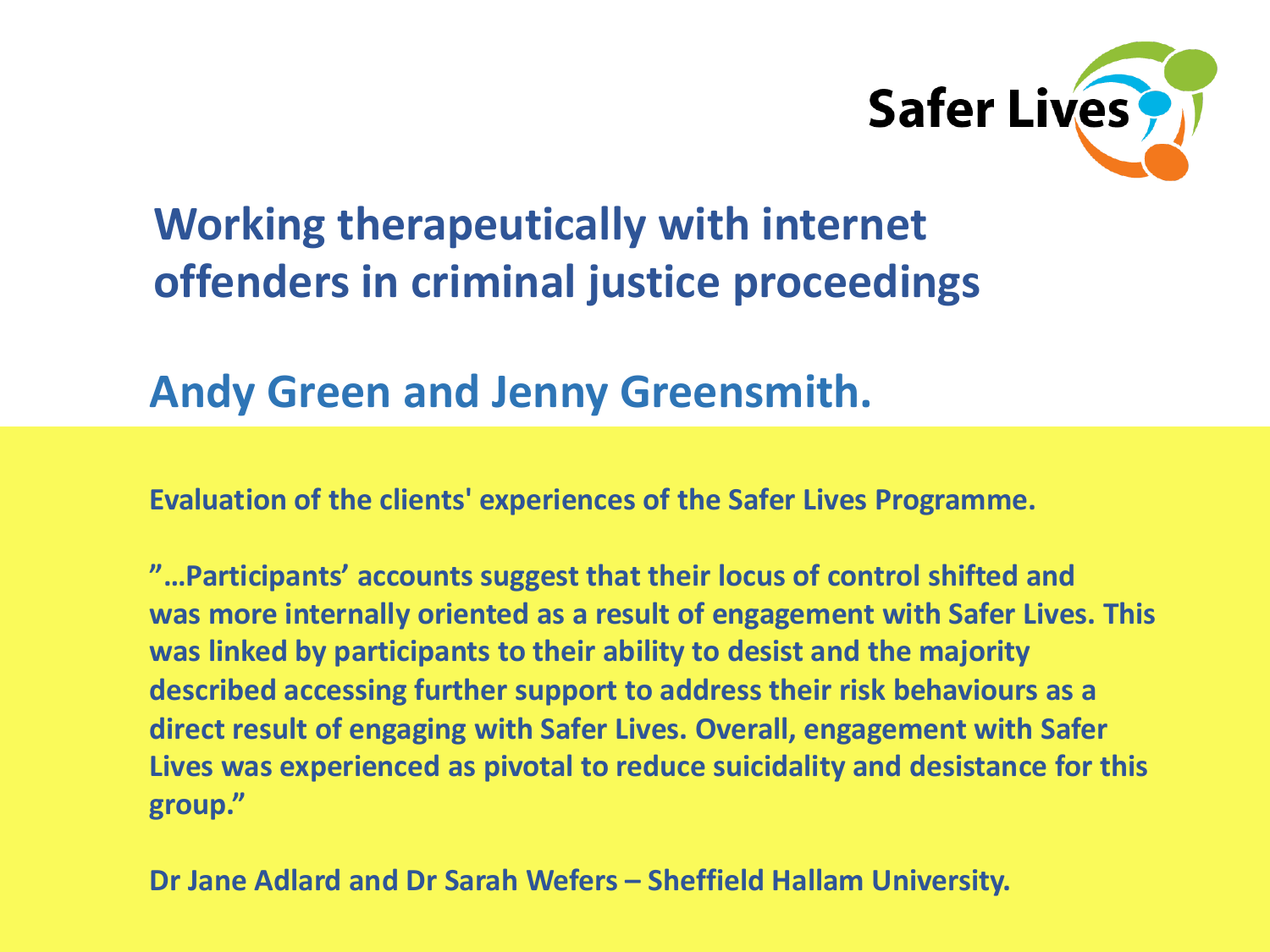# **Who are Safer Lives?**

- **Independent agency – funded by clients**
- **Former Probation Officers**
- **Work with (mostly) online sexual behaviours**
	- **To prevent suicide**
	- **Ro reduce re-offending**
	- **To protect children and families**
- **Work with clients pre-conviction**
- **UK wide – based in Leeds.**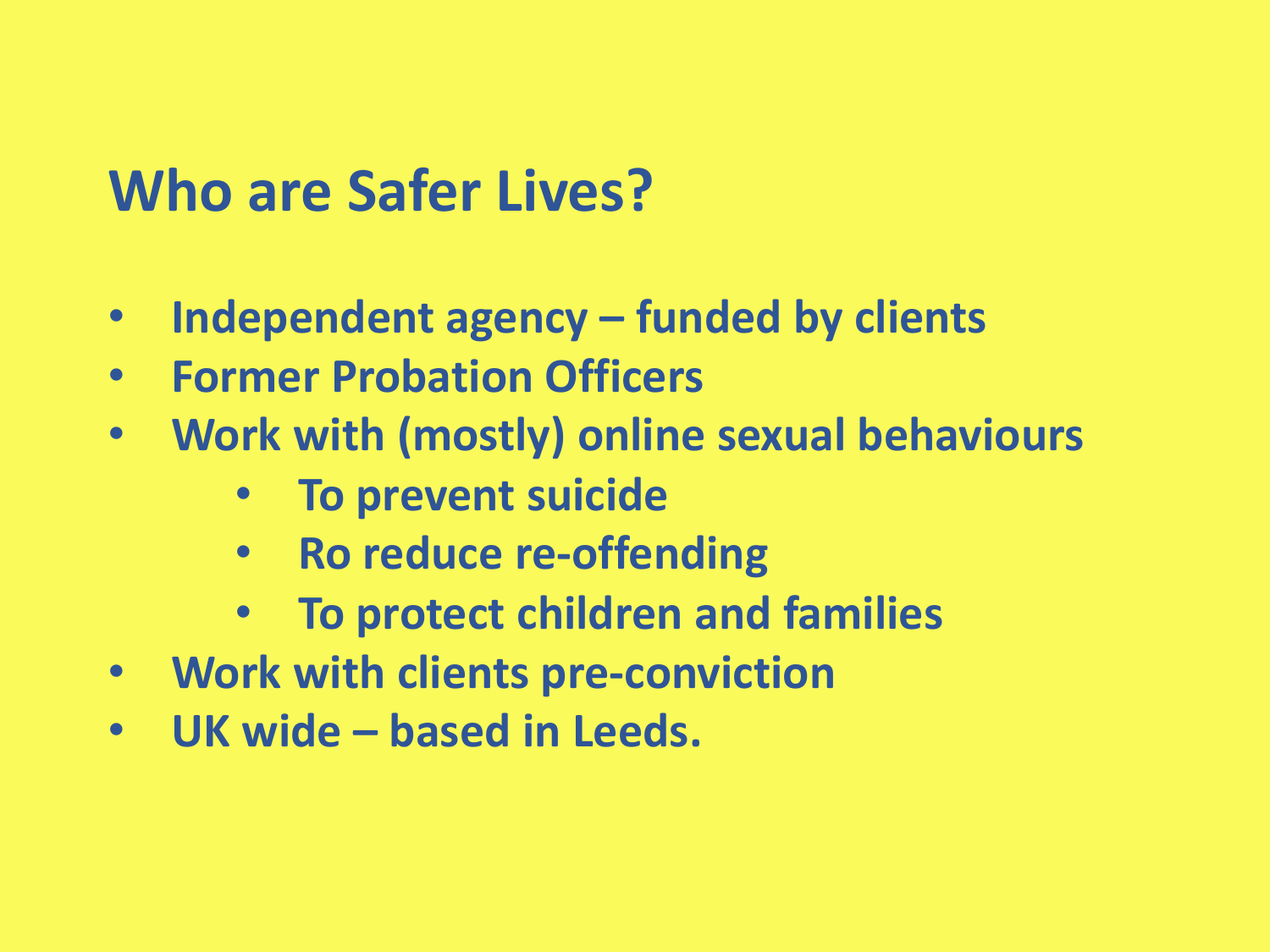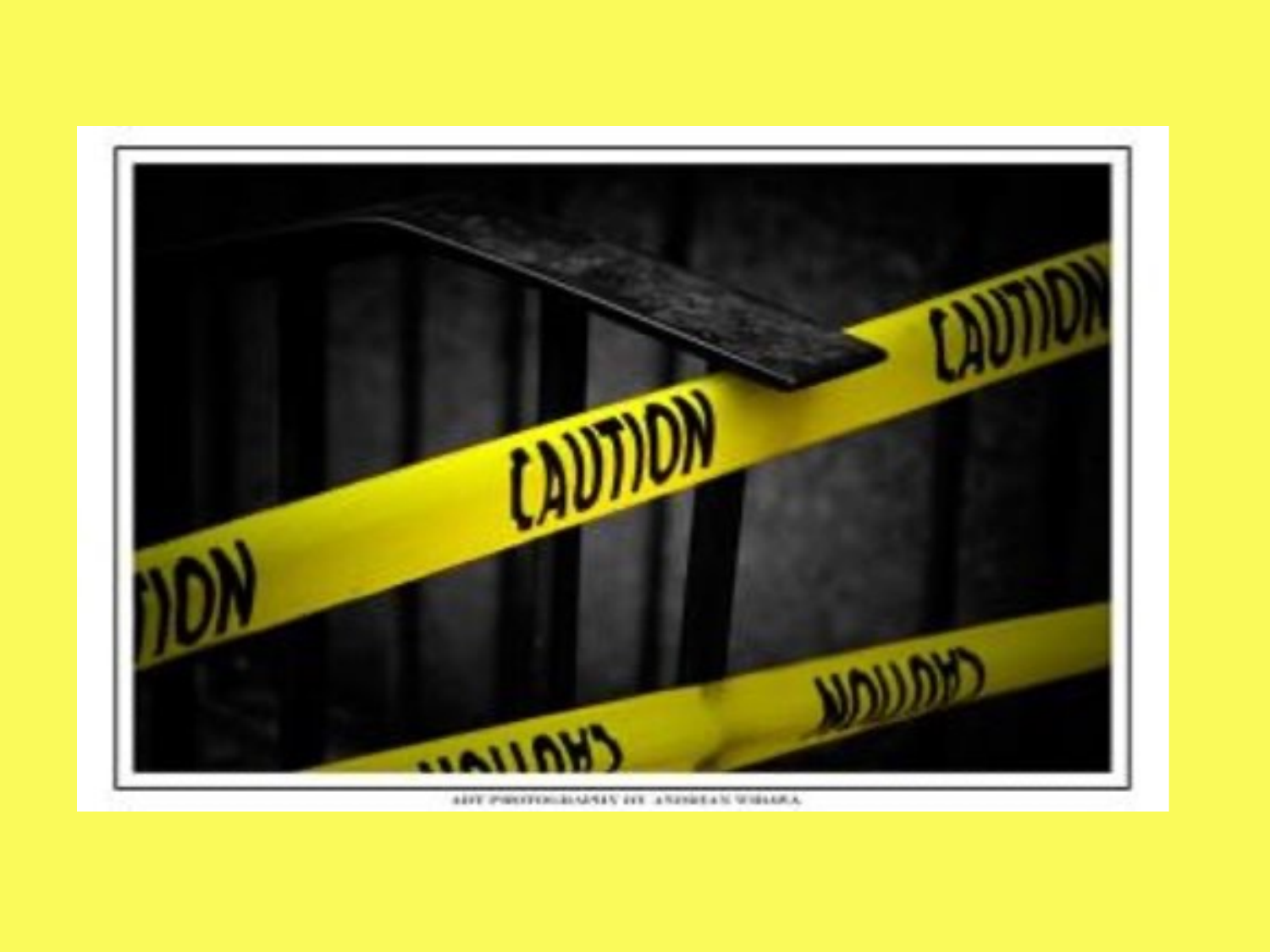**"Besides motivating to change, an individual needs a logical, believable, and respectable story about who (s)he is, to allow for desistance and to make desistance a necessity."**

**Shadd Maruna, Making Good 2001.**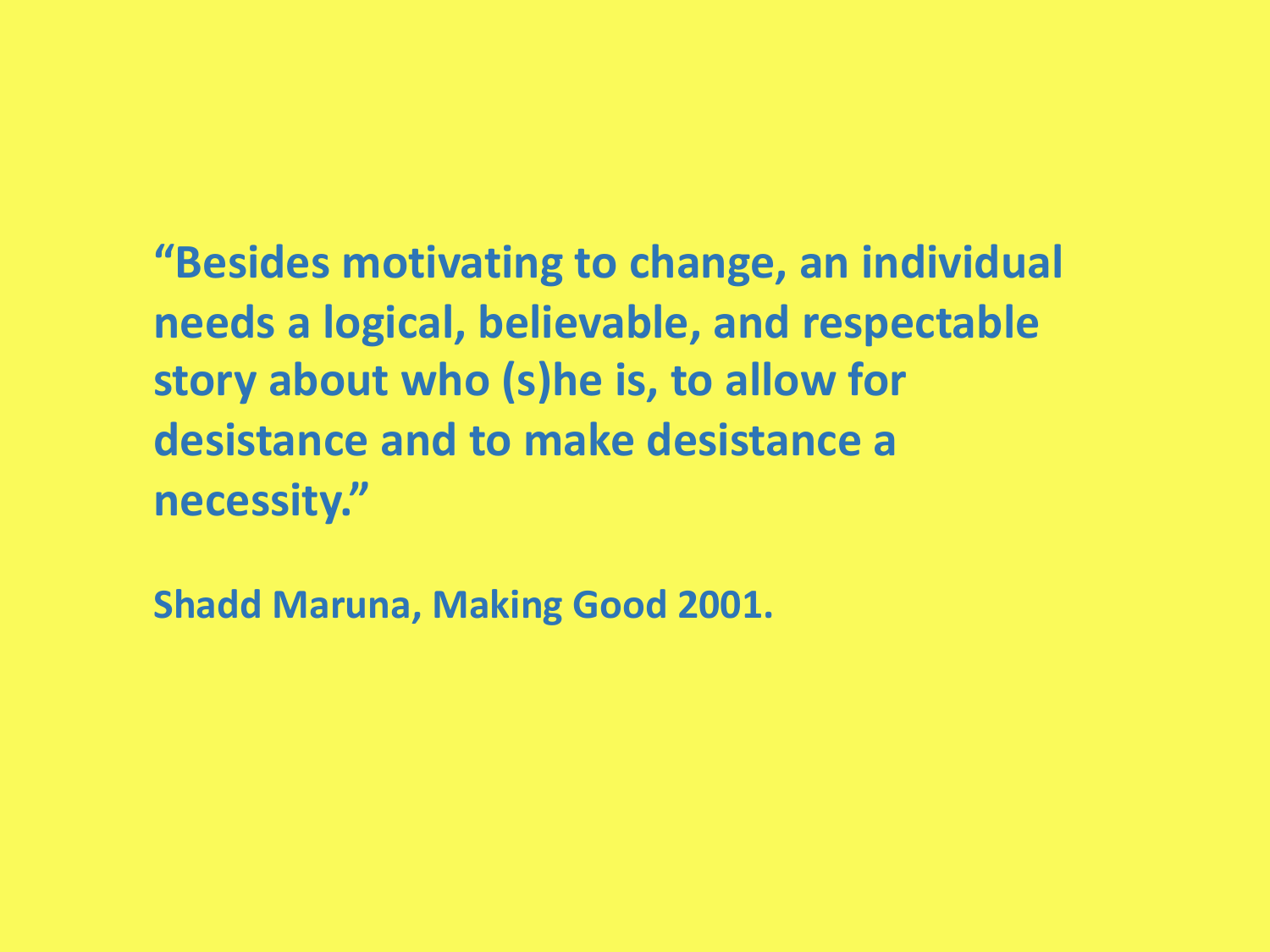**Know your audience**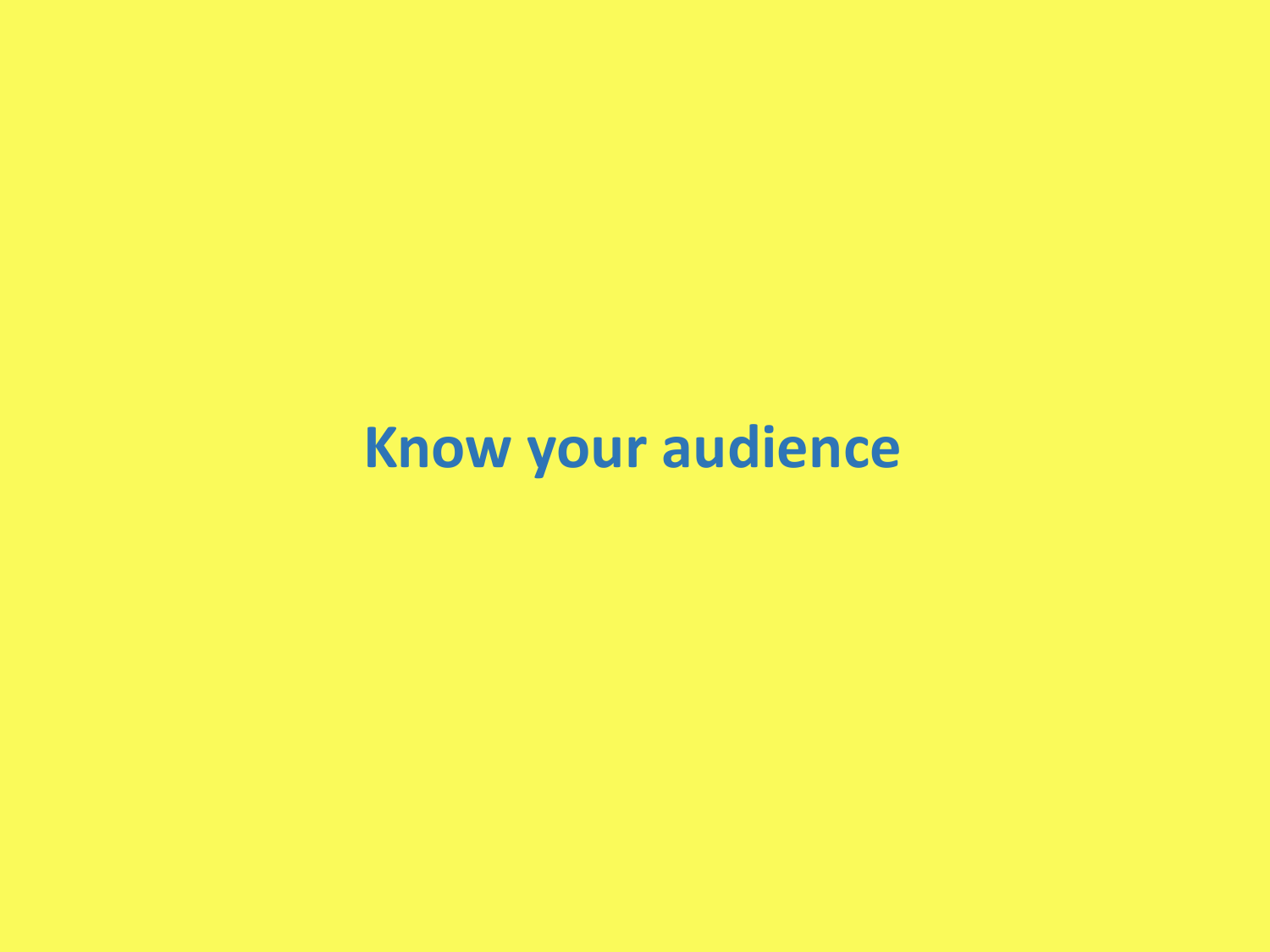#### Simon is....

Father Son Husband Paramedic Friend Home-owner 'A good laugh' Honest **Trustworthy** Lonely Goes 'the extra mile' Proud Cared for - respected

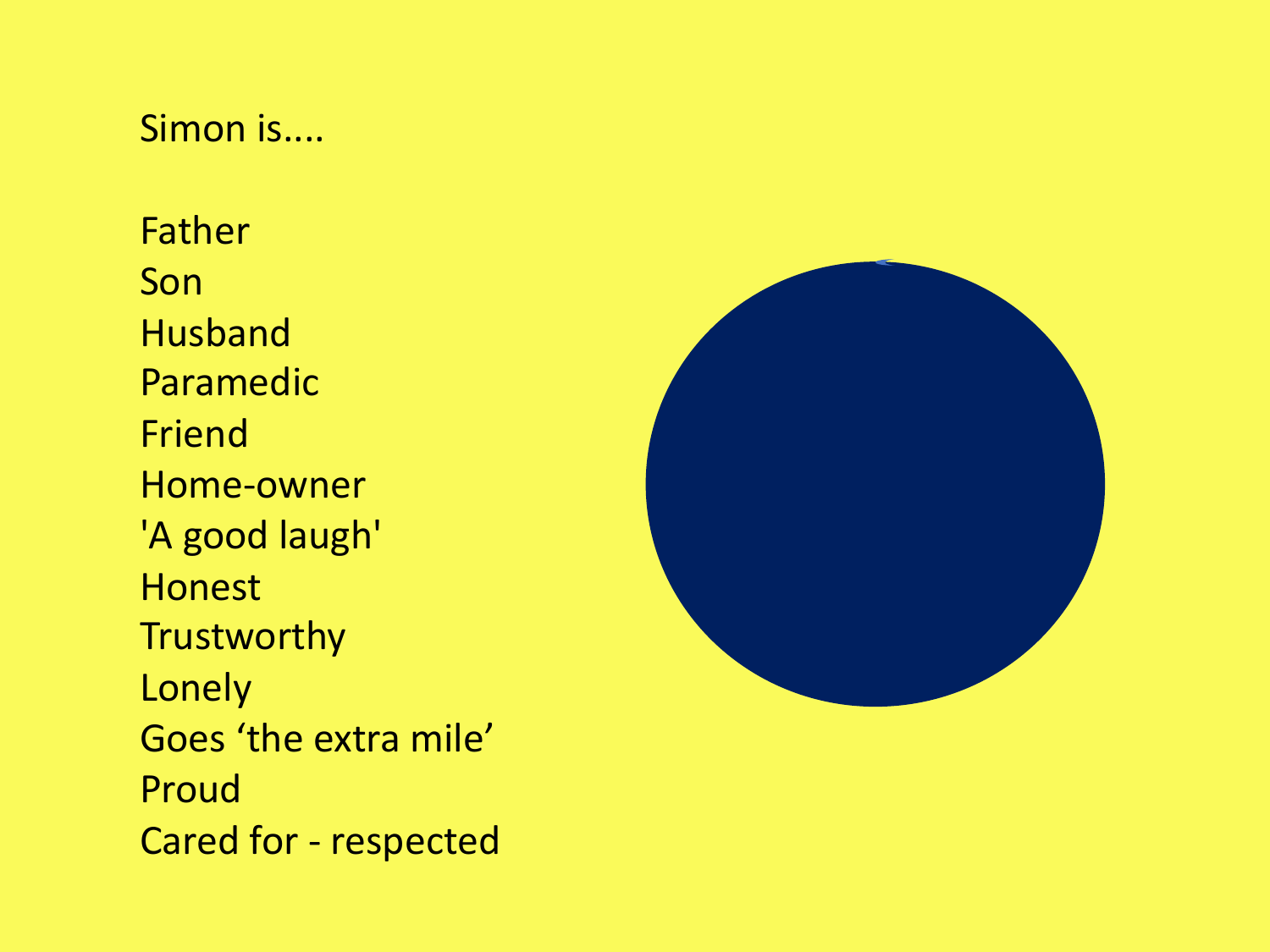#### Simon is....

Father Son Husband Paramedic Friend Home-owner 'A good laugh' Honest **Trustworthy Lonely** Goes 'the extra mile' Proud Cared for – respected Wondering who he is

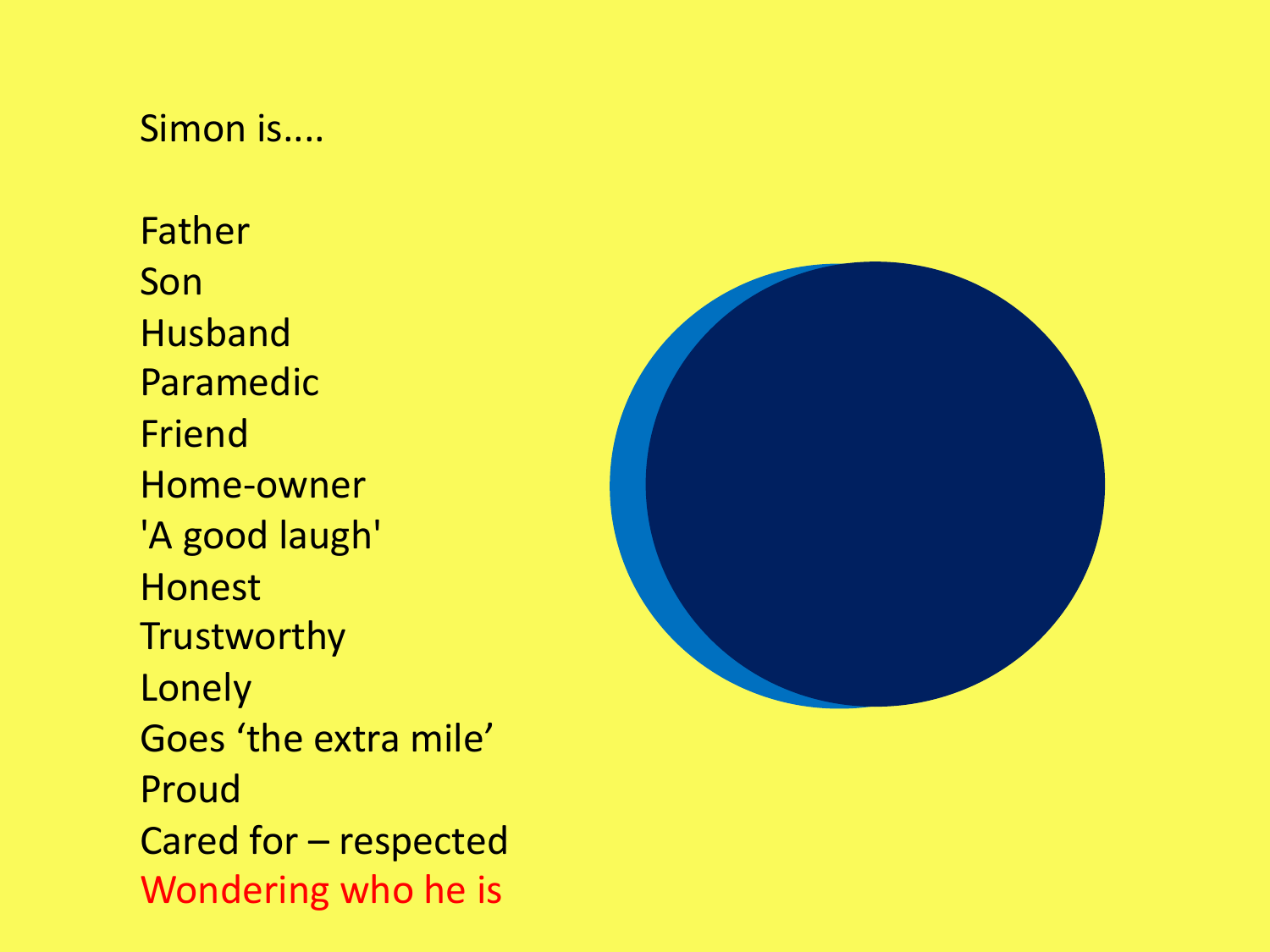## **Paedophile Dangerous**

## **An unknown threat**

**The Simon we thought we knew**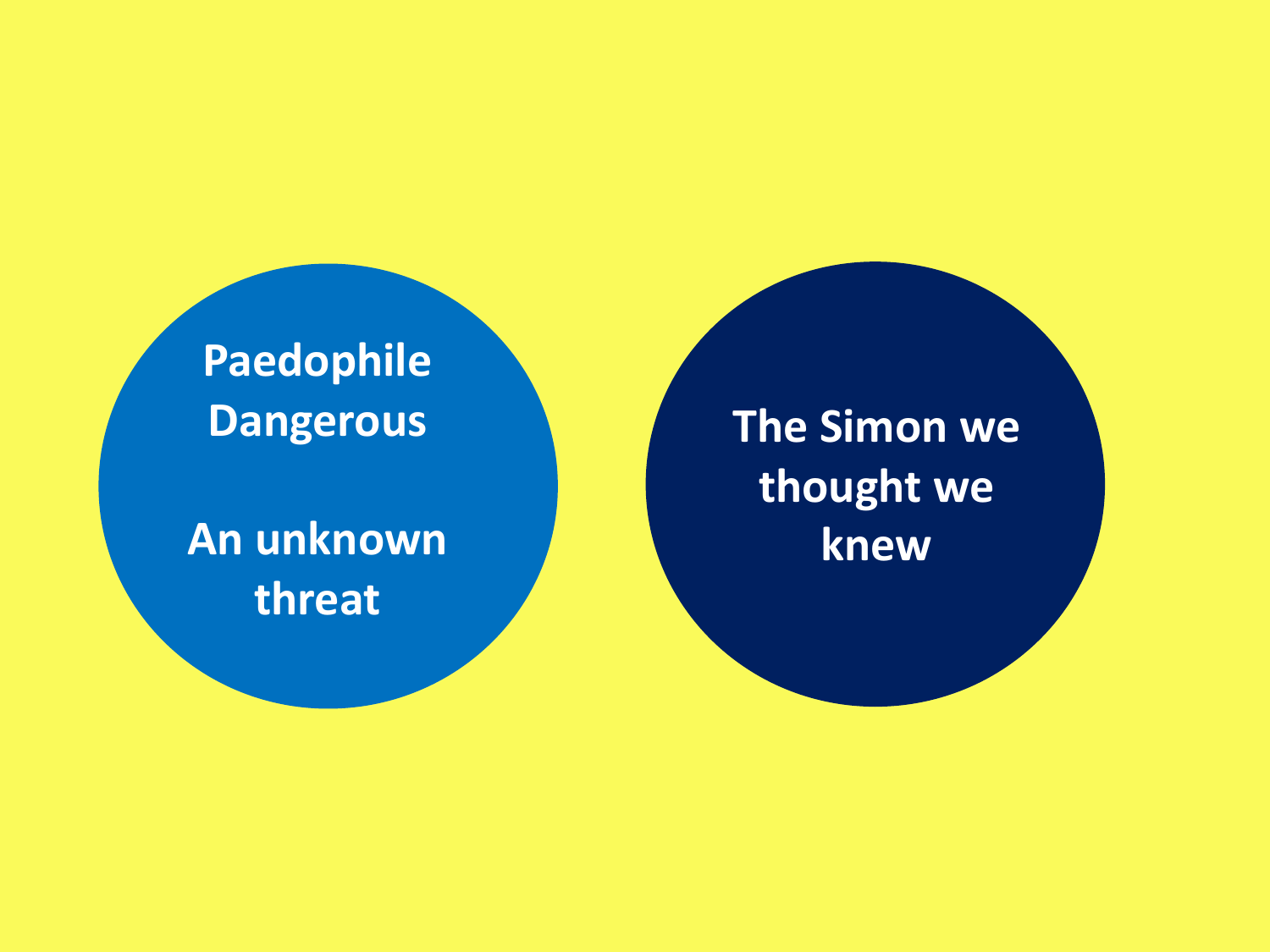#### A possible future

Father Son Husband Friend Honest **Working** 

Cared for

At ease with himself Accountable **Supported** 

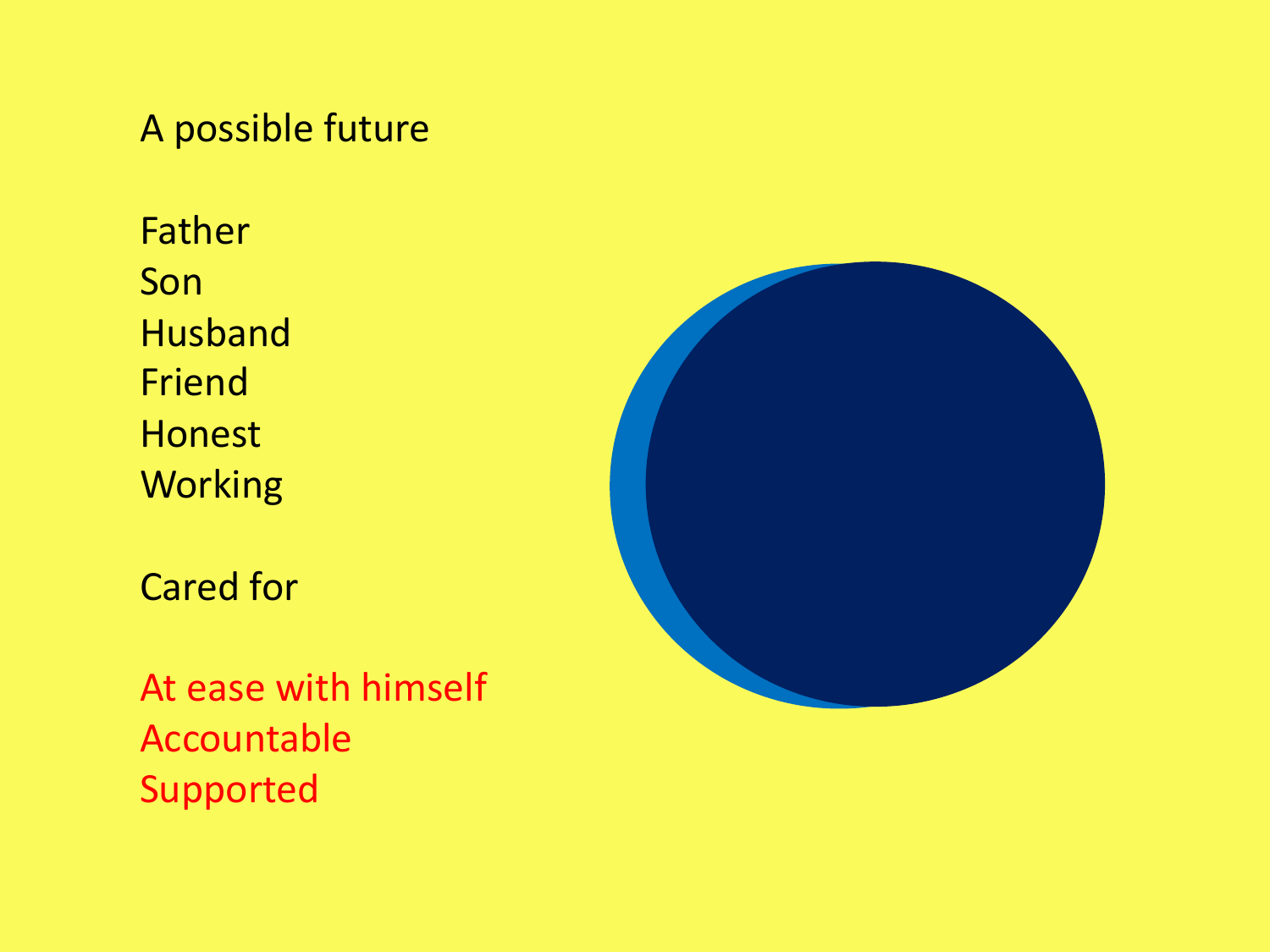# **How do we get there?**

**"…**I'd say to be valued and respected still as a person, a human. The action is bad, that doesn't mean the person is bad. And to hear that people get over it, there are ways to manage, to move away, ways to feel 'normal' whatever that means, but we all know what is feels like to feel different…."

"…you are instantly judged by others who will decide what and who you are. If I had known of the availability of someone to speak to in confidence, without judgement, who could help explain to me why my behaviour may end up this way prior to Police involvement, then I would without doubt have taken that option…"

"…If I could have spoken to someone who had actually gone through the process of viewing images and had since come out the other side successfully would have been a great benefit…"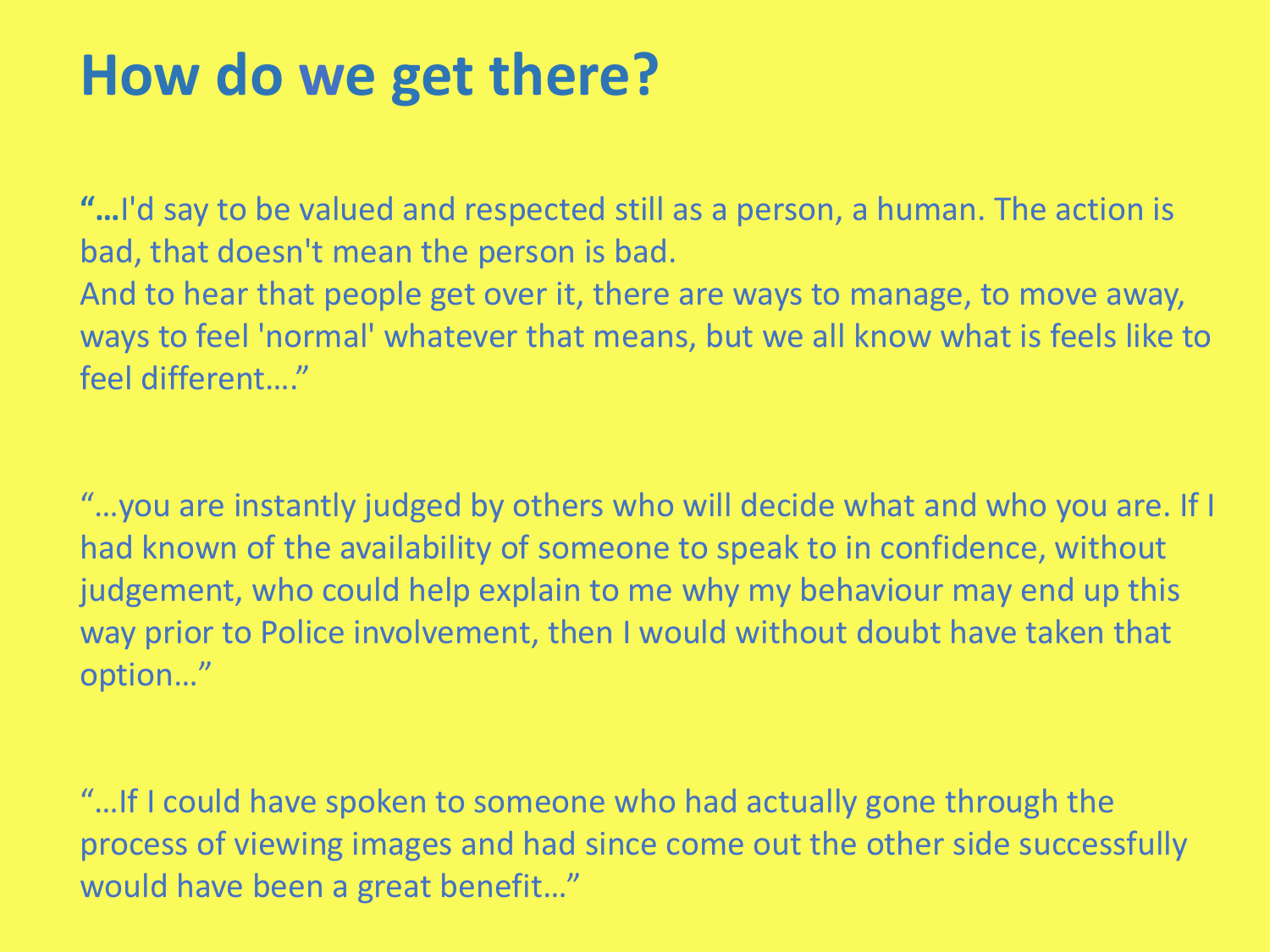## **Before we meet them**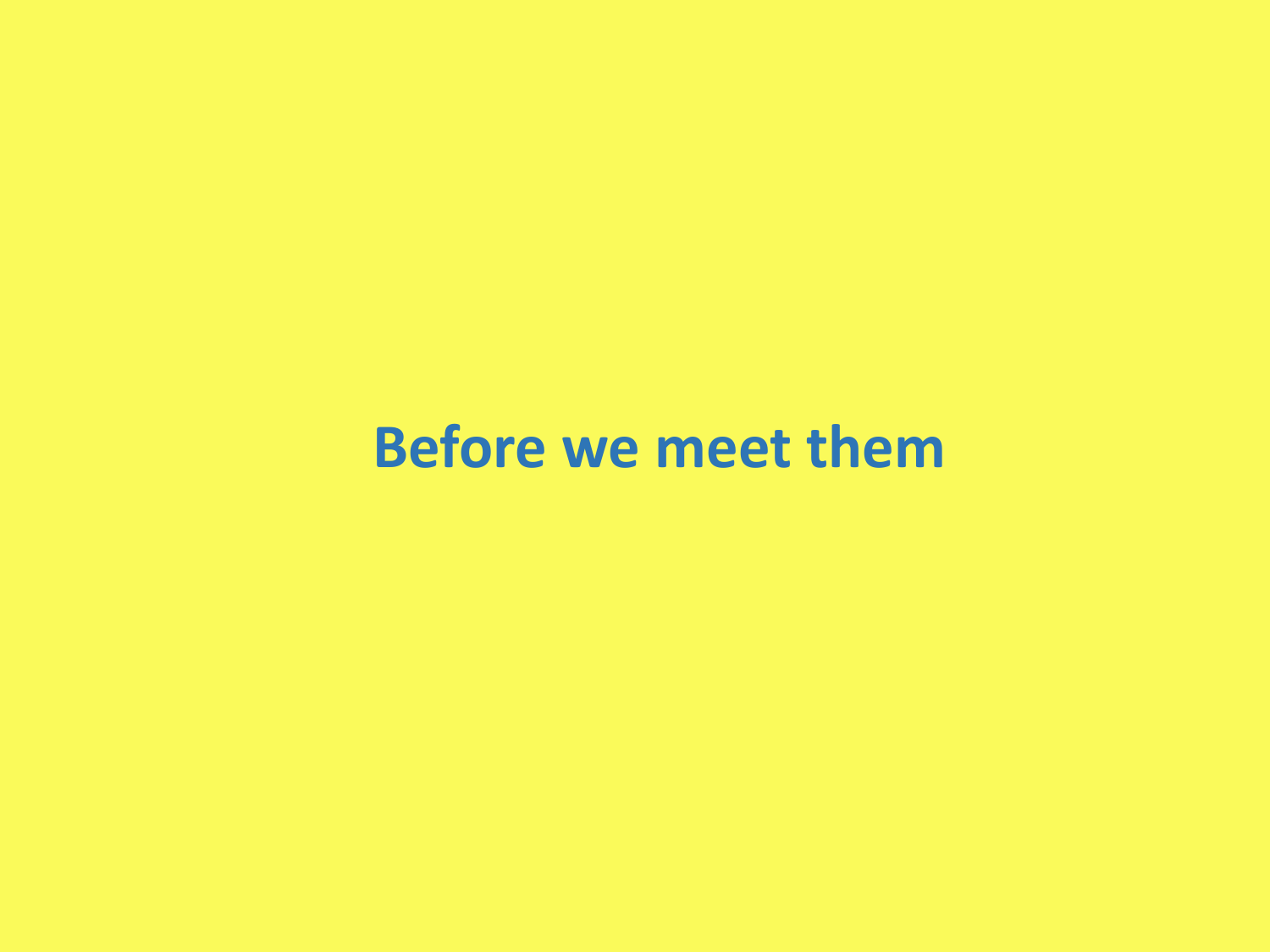**When they arrive**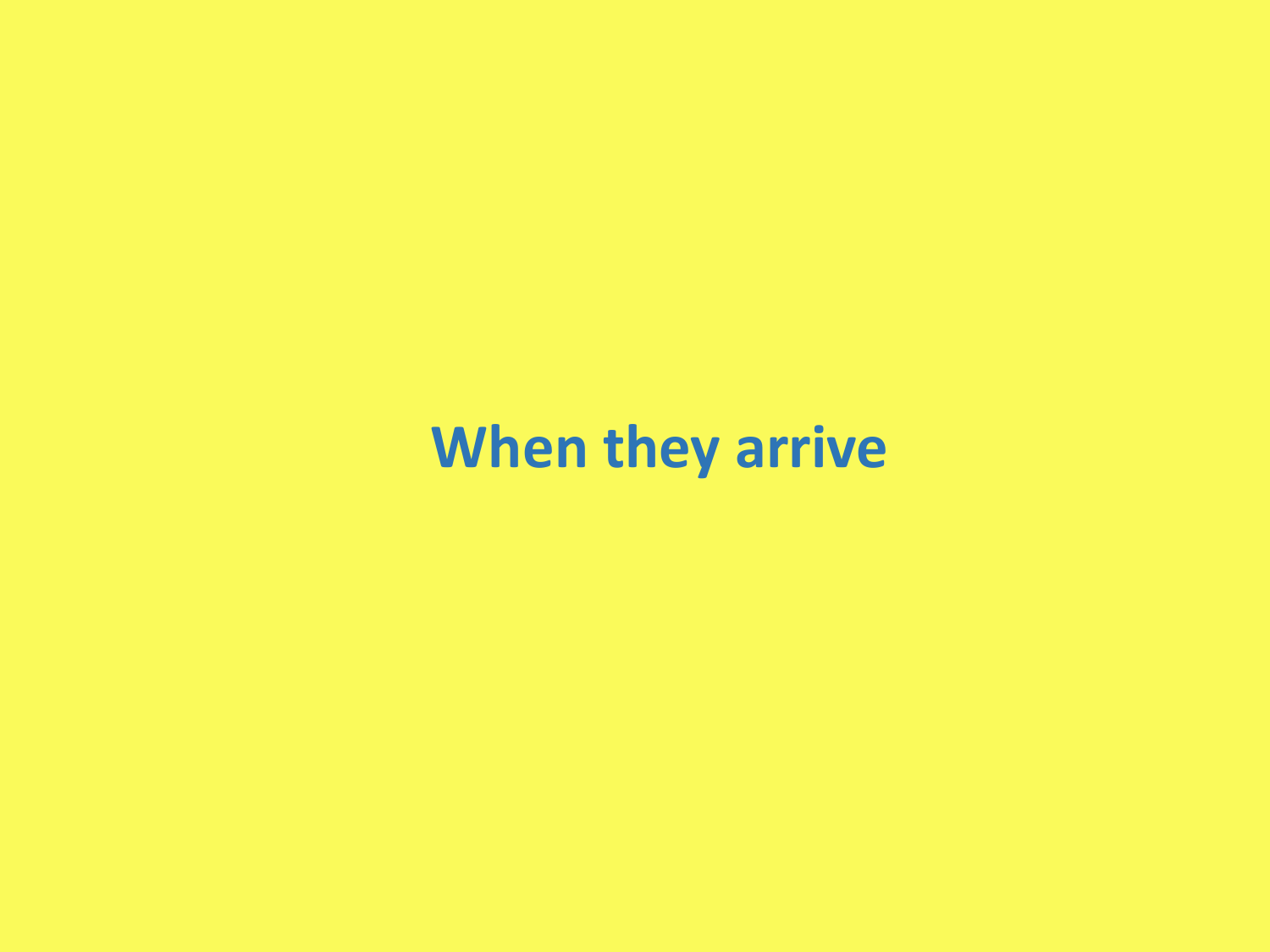## **How we work with clients**